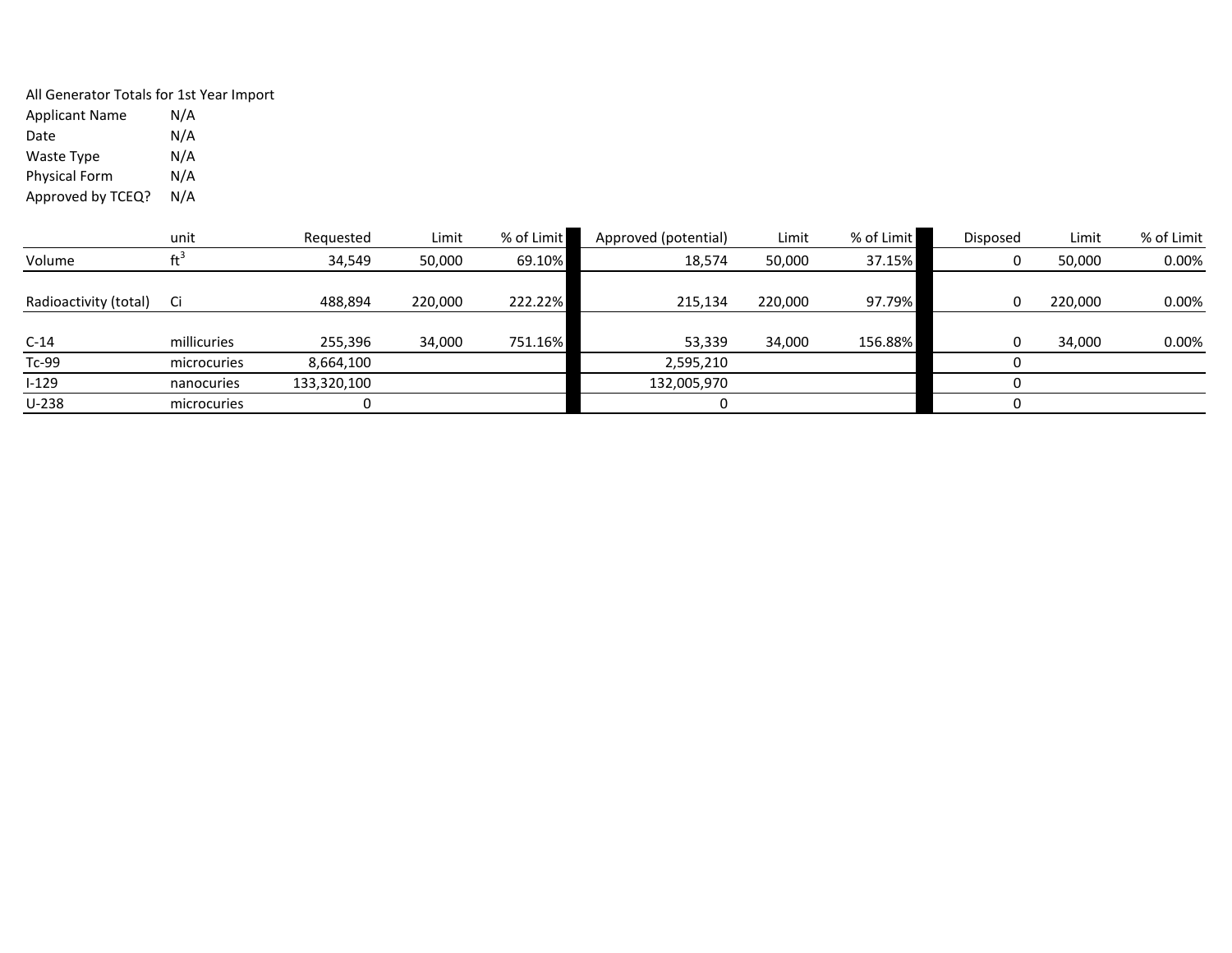| <b>Applicant Name</b>   | PerkinElmer Health Sciences, Inc.    |
|-------------------------|--------------------------------------|
| Date                    | May 10, 2012 (signed March 19, 2012) |
| <b>Waste Type</b>       | <b>Class B</b>                       |
| <b>Physical Form</b>    | <b>NCTRASH</b>                       |
| Approved by TCEQ?   Yes |                                      |

|                          | unit            | Requested | Approved (potential) | Disposed |
|--------------------------|-----------------|-----------|----------------------|----------|
| Volume                   | $\mathrm{ft}^3$ | 378       | 378                  |          |
|                          |                 |           |                      |          |
| Radioactivity (total) Ci |                 | 15,188    | 15,188               |          |
|                          |                 |           |                      |          |
| $C-14$                   | millicuries     | 0         |                      |          |
| $Tc-99$                  | microcuries     | 0         |                      |          |
| $I-129$                  | nanocuries      | 0         |                      |          |
| $U-238$                  | microcuries     | 0         |                      |          |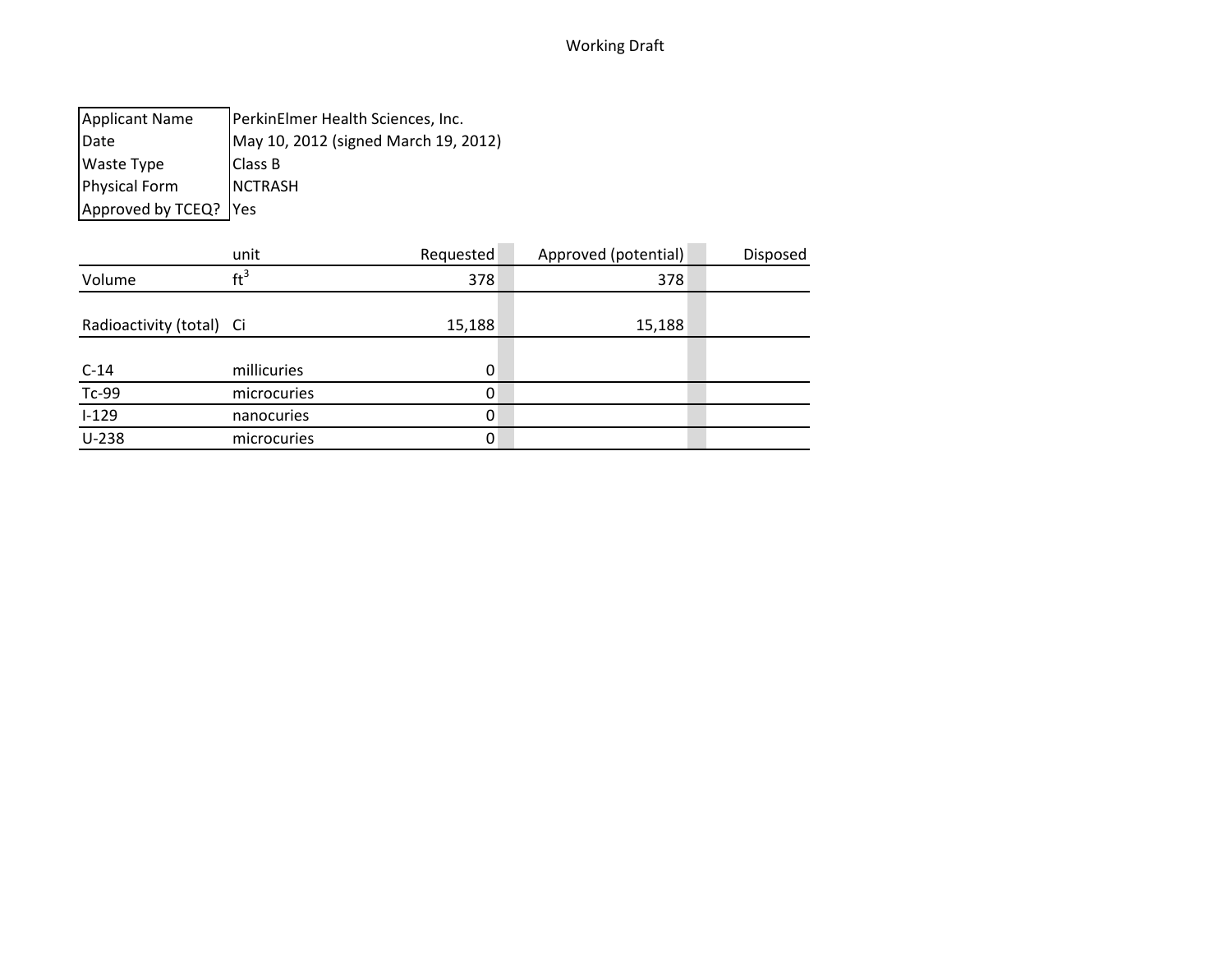| Applicant            | <b>Exelon Generation Company</b>                                         |
|----------------------|--------------------------------------------------------------------------|
| Date                 | May 10, 2012 (signed April 6, 2012)                                      |
| <b>Waste Type</b>    | IClass B & C                                                             |
| <b>Physical Form</b> | Dewatered Bead and Powdered Resin                                        |
|                      | Approved by TCEQ?   Partial Only - reactor water cleanup resins, Class B |

|                          | unit        | Requested | Approved (potential) | Disposed |
|--------------------------|-------------|-----------|----------------------|----------|
| Volume                   | $ft^3$      | 13,000    | 1,800                |          |
|                          |             |           |                      |          |
| Radioactivity (total) Ci |             | 37,000    | 1,800                |          |
|                          |             |           |                      |          |
| $C-14$                   | millicuries | 84,750    | 4,123                |          |
| $Tc-99$                  | microcuries |           |                      |          |
| $1 - 129$                | nanocuries  |           |                      |          |
| $U-238$                  | microcuries |           |                      |          |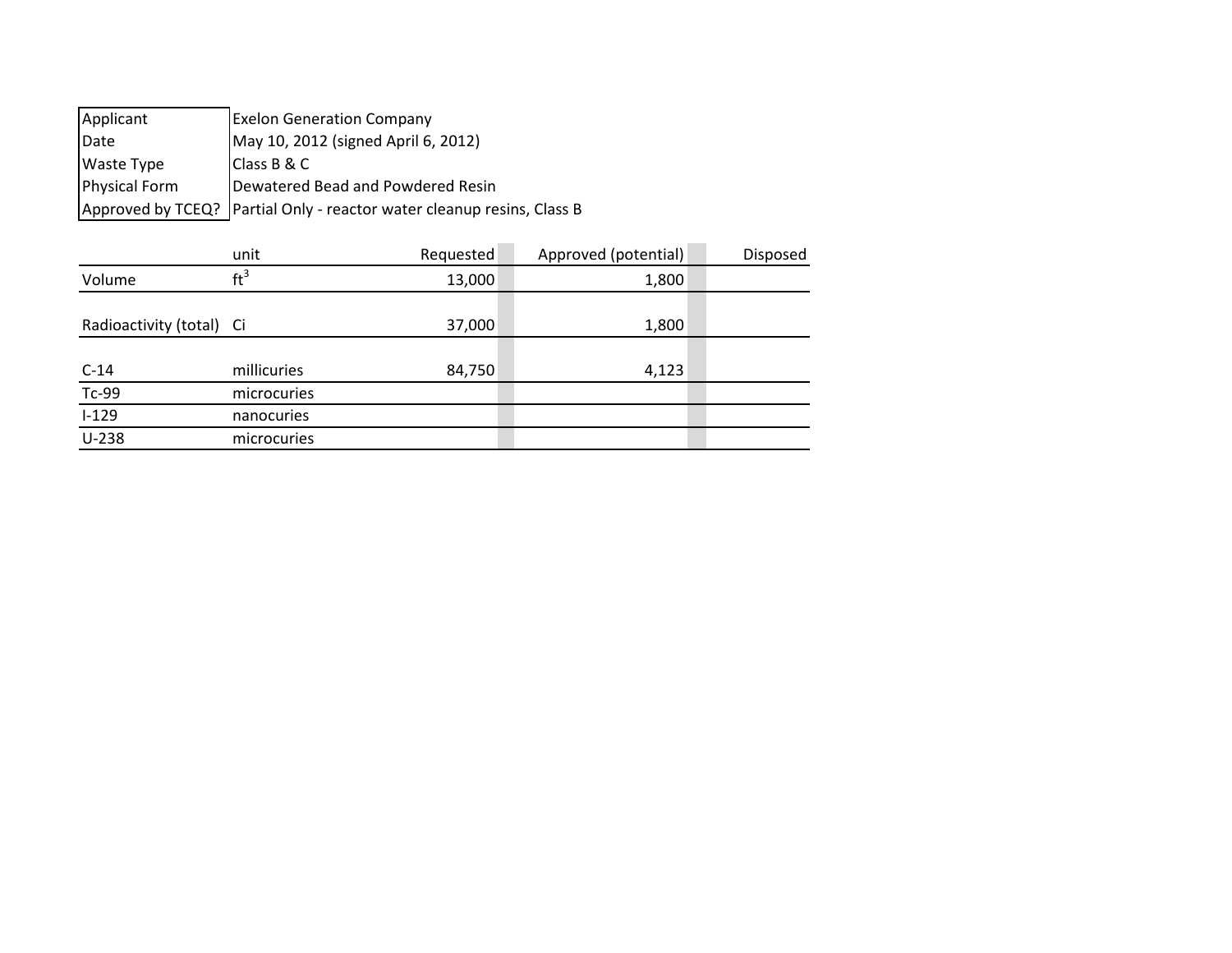| Applicant            | Tennessee Valley Authority-1                                           |
|----------------------|------------------------------------------------------------------------|
| Date                 | May 10, 2012 (signed March 21, 2012)                                   |
| <b>Waste Type</b>    | Class B, Class C                                                       |
| <b>Physical Form</b> | Irradiated Hardware                                                    |
|                      | Approved by TCEQ?   Partial Only - Class C Non-Fuel Reactor Components |
|                      |                                                                        |

|                          | unit        | Requested | Approved (potential) | Disposed |
|--------------------------|-------------|-----------|----------------------|----------|
| Volume                   | $ft^3$      | 1,100     | 1,100                |          |
|                          |             |           |                      |          |
| Radioactivity (total) Ci |             | 200,000   | 150,000              |          |
|                          |             |           |                      |          |
| $C-14$                   | millicuries | 17,600    | 13,200               |          |
| $Tc-99$                  | microcuries | 89,300    | 66,975               |          |
| $I-129$                  | nanocuries  | 0         |                      |          |
| $U-238$                  | microcuries | 0         |                      |          |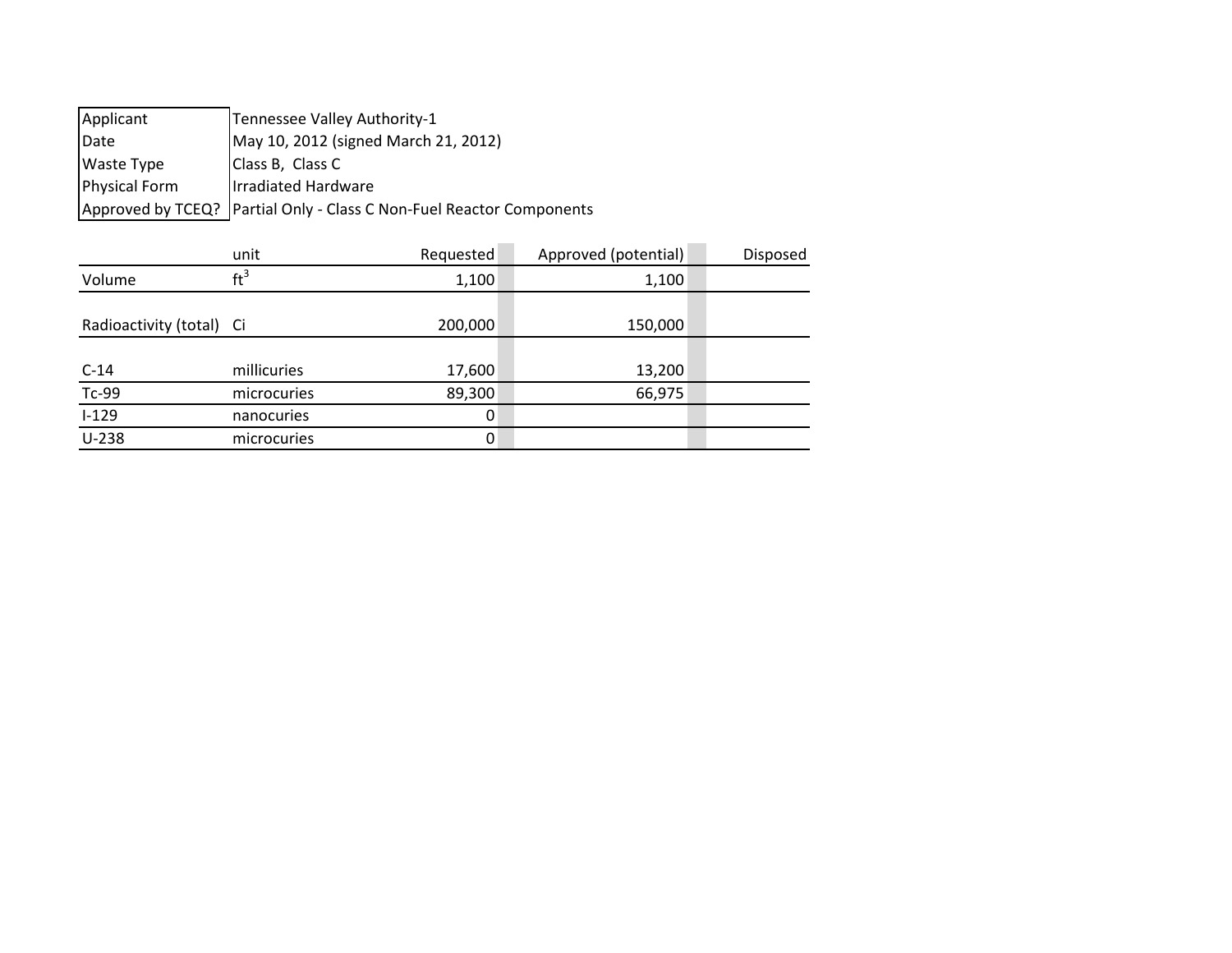| Applicant            | Tennessee Valley Authority-2                                                                                                                 |
|----------------------|----------------------------------------------------------------------------------------------------------------------------------------------|
| <b>IDate</b>         | May 10, 2012 (signed March 21, 2012)                                                                                                         |
| Waste Type           | Class B, Class C                                                                                                                             |
| <b>Physical Form</b> | Dewatered bead and/or powdex resins or filters                                                                                               |
|                      | Approved by TCEQ?   Partial Only - Class C Process Filers and Class B Reactor Water Cleanup Resins and Reactor Water Demineralization Resins |

|                          | unit            | Requested | Approved (potential) | Disposed |
|--------------------------|-----------------|-----------|----------------------|----------|
| Volume                   | $\mathrm{ft}^3$ | 6,000     | 6,000                |          |
|                          |                 |           |                      |          |
| Radioactivity (total) Ci |                 | 2,000     | 2,000                |          |
|                          |                 |           |                      |          |
| $C-14$                   | millicuries     | 1,520     | 1,520                |          |
| Tc-99                    | microcuries     | 1,690,000 | 1,690,000            |          |
| $I-129$                  | nanocuries      | 670,000   | 670,000              |          |
| $U-238$                  | microcuries     | 0         |                      |          |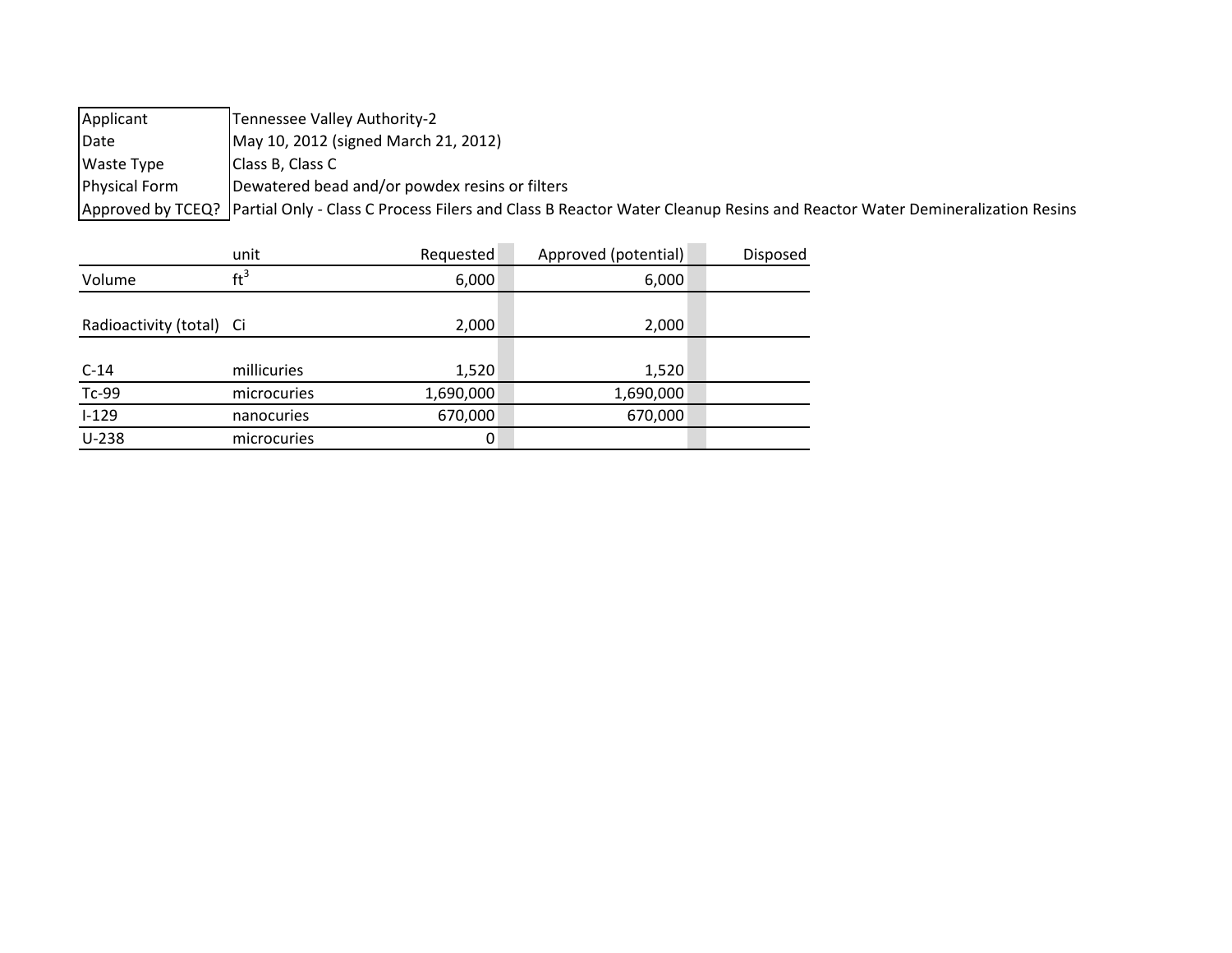| Applicant             | Nebraska Public Power District       |
|-----------------------|--------------------------------------|
| Date                  | May 10, 2012 (signed April 25, 2012) |
| <b>Waste Type</b>     | Class B, Class C                     |
| Physical Form         | Resin, Irradiated hardware           |
| Approved by TCEQ? Yes |                                      |

|                          | unit        | Requested | Approved (potential) | Disposed |
|--------------------------|-------------|-----------|----------------------|----------|
| Volume                   | $ft^3$      | 3,062     | 840                  |          |
|                          |             |           |                      |          |
| Radioactivity (total) Ci |             | 143,400   | 840                  |          |
|                          |             |           |                      |          |
| $C-14$                   | millicuries | 108,223   | 34                   |          |
| $Tc-99$                  | microcuries | 6,098,000 | 51,435               |          |
| $I-129$                  | nanocuries  | 1,550,000 | 235,870              |          |
| $U-238$                  | microcuries | 0         |                      |          |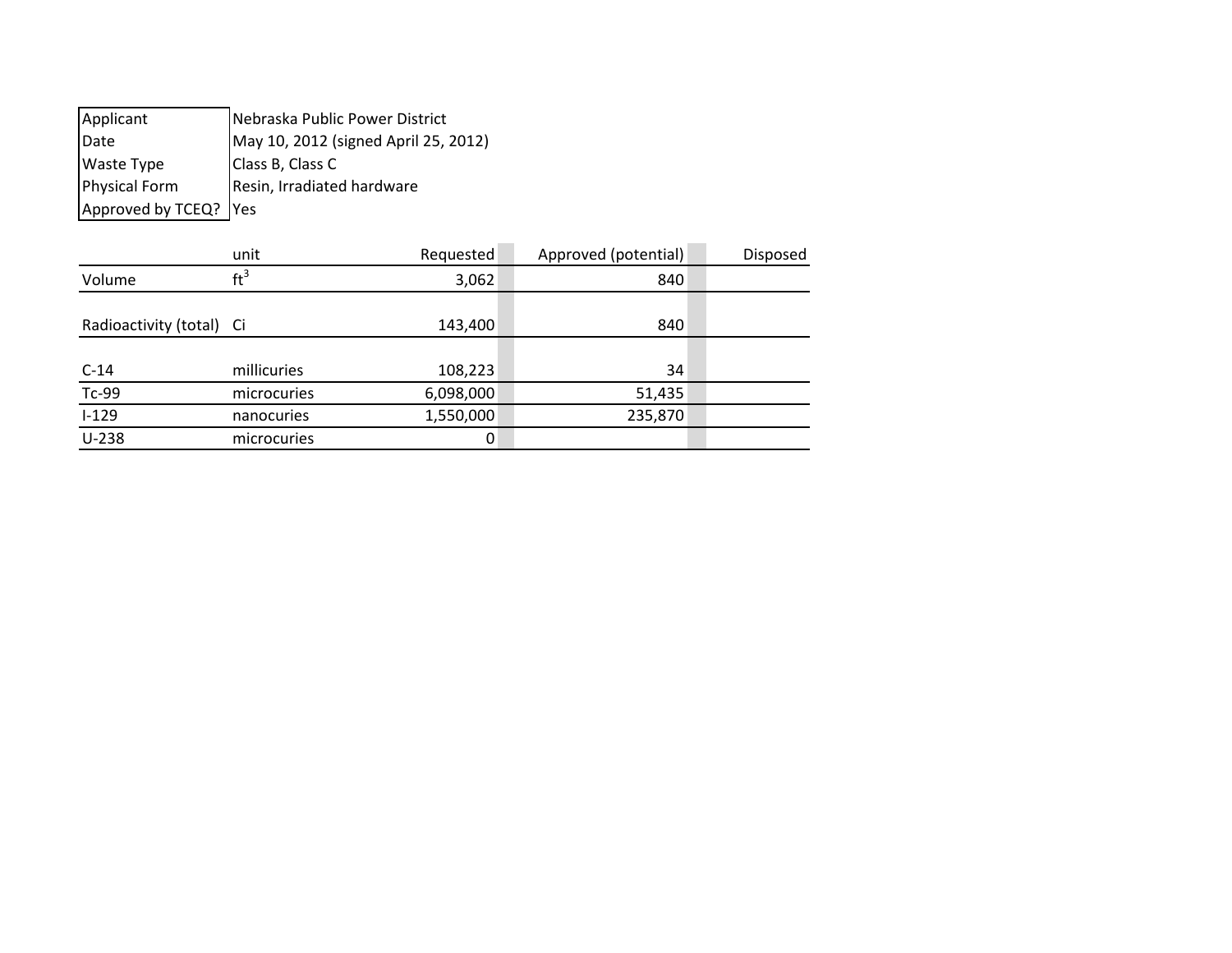| Applicant             | Pacific Gas and Electric Company, HBPP         |
|-----------------------|------------------------------------------------|
| Date                  | My 10, 2012 (signed March 22, 2012)            |
| <b>Waste Type</b>     | Class B, Class C                               |
| <b>Physical Form</b>  | Irradiated hardware, Reactor Internals, Resins |
| Approved by TCEQ? Yes |                                                |

|                          | unit        | Requested | Approved (potential) | Disposed |
|--------------------------|-------------|-----------|----------------------|----------|
| Volume                   | $ft^3$      | 1,147     | 1,147                |          |
|                          |             |           |                      |          |
| Radioactivity (total) Ci |             | 732       | 732                  |          |
|                          |             |           |                      |          |
| $C-14$                   | millicuries | 803       | 803                  |          |
| $Tc-99$                  | microcuries | 5,650     | 5,650                |          |
| $I-129$                  | nanocuries  | 0         |                      |          |
| $U-238$                  | microcuries | 0         |                      |          |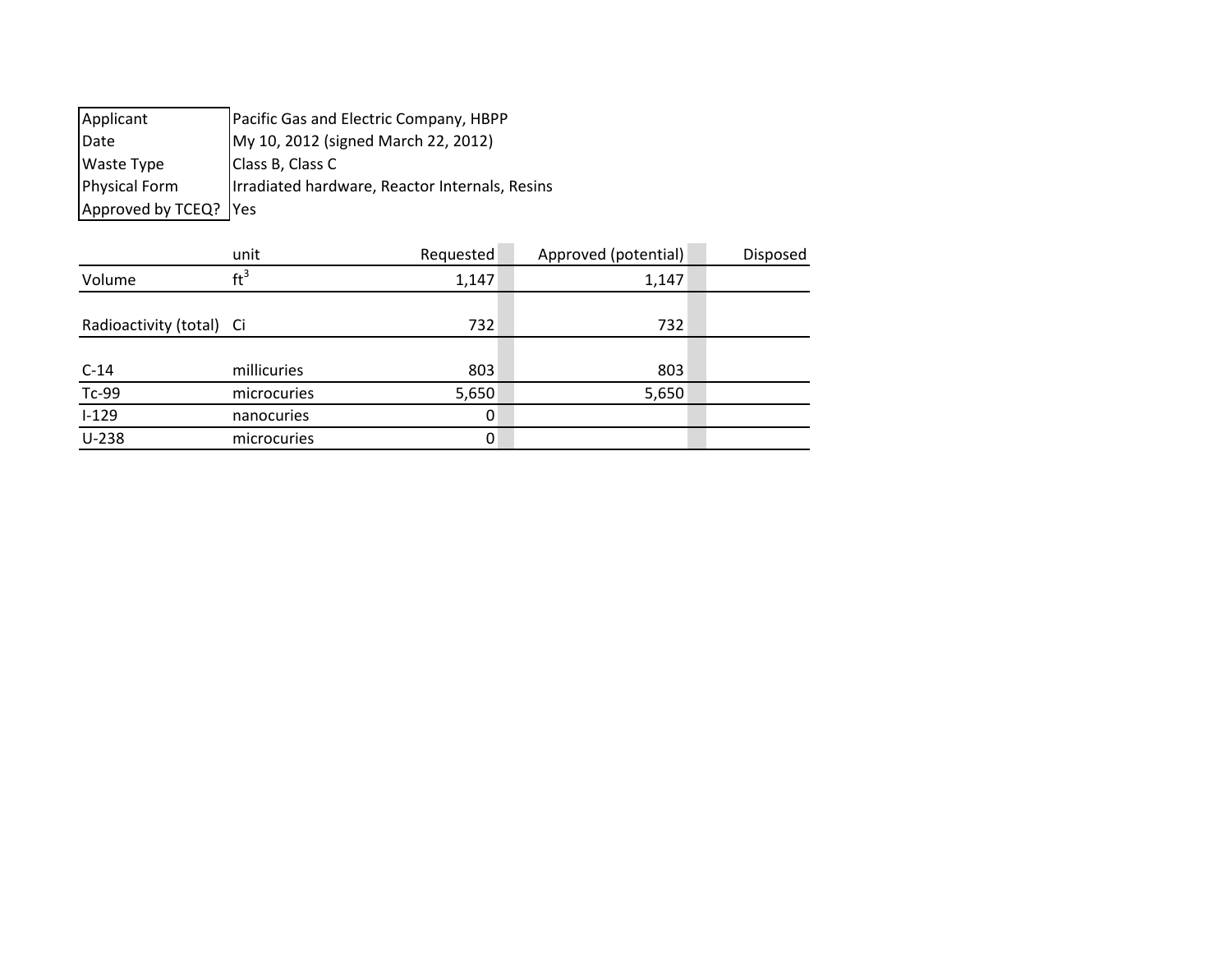Applicant **ZionSolutions** Date **June 1, 2012 (signed May 30, 2012)** Waste Type Class B, Class C Physical Form Irradiated Hardware Approved by  $TCEQ$ ? Yes

|                          | unit            | Requested | Approved (potential) | Disposed |
|--------------------------|-----------------|-----------|----------------------|----------|
| Volume                   | $\mathrm{ft}^3$ | 5,053     | 2,500                |          |
|                          |                 |           |                      |          |
| Radioactivity (total) Ci |                 | 64,000    | 18,000               |          |
|                          |                 |           |                      |          |
| $C-14$                   | millicuries     | 12,300    | 3,459                |          |
| $Tc-99$                  | microcuries     | 0         |                      |          |
| $1 - 129$                | nanocuries      | 0         |                      |          |
| $U-238$                  | microcuries     | 0         |                      |          |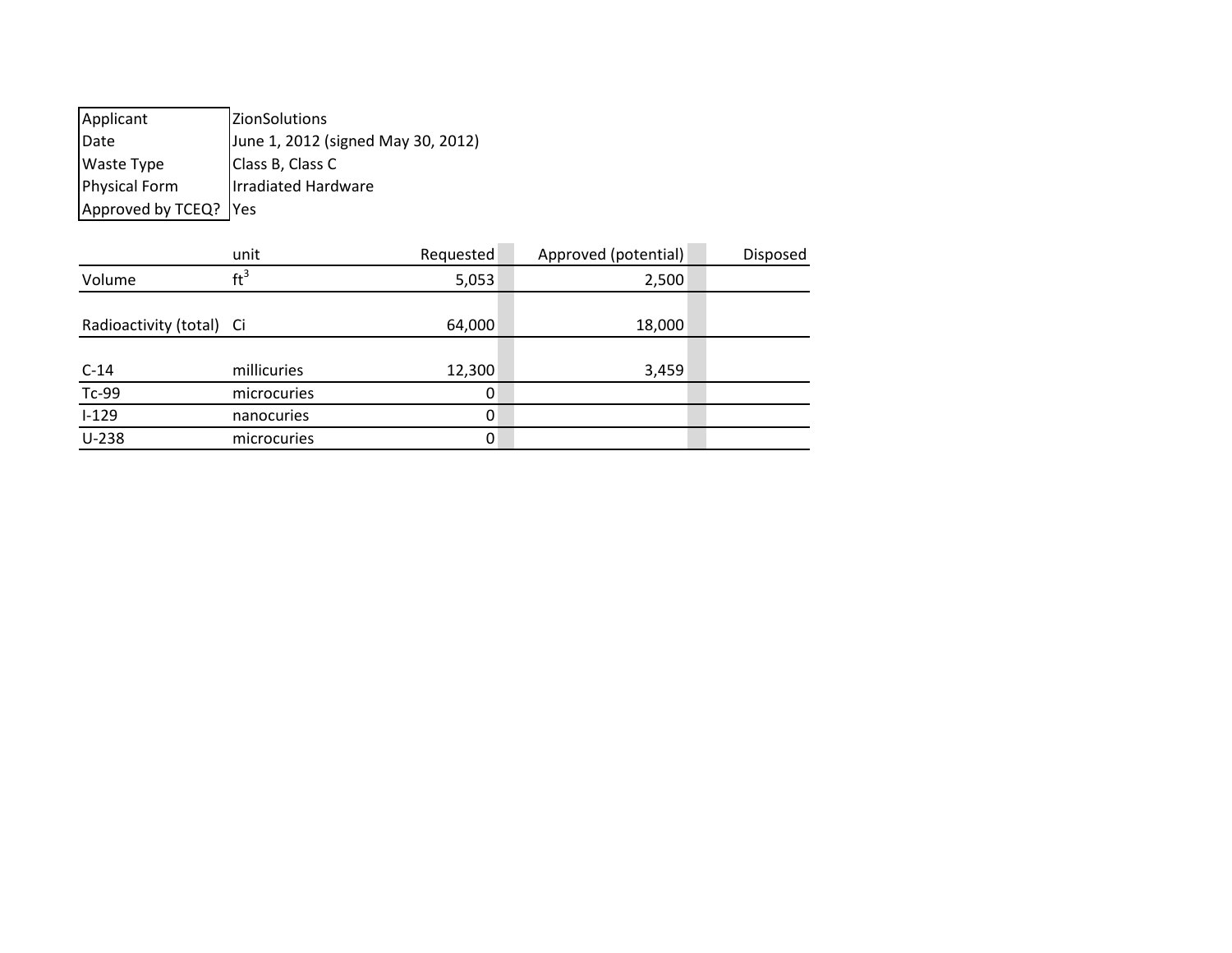Applicant Studsvik Processing Facility Erwin, LLC Date **June 1, 2012 (signed May 31, 2012)** Waste Type Class B, Class C Physical Form Solid metal oxides, spinels, carbonates and aluminates (collectively referred to as "Reformed Residue") Approved by  $TCEQ$ ? No

|                          | unit               | Requested   | Approved (potential) | Disposed |
|--------------------------|--------------------|-------------|----------------------|----------|
| Volume                   | ft <sup>3</sup>    | 4,211       | 4,211                |          |
|                          |                    |             |                      |          |
| Radioactivity (total) Ci |                    | 26,000      | 26,000               |          |
|                          |                    |             |                      |          |
| $C-14$                   | millicuries        | 30,000      | 30,000               |          |
| $Tc-99$                  | <i>microcuries</i> | 781,000     | 781,000              |          |
| $I-129$                  | nanocuries         | 131,000,000 | 131,000,000          |          |
| $U-238$                  | microcuries        | 0           |                      |          |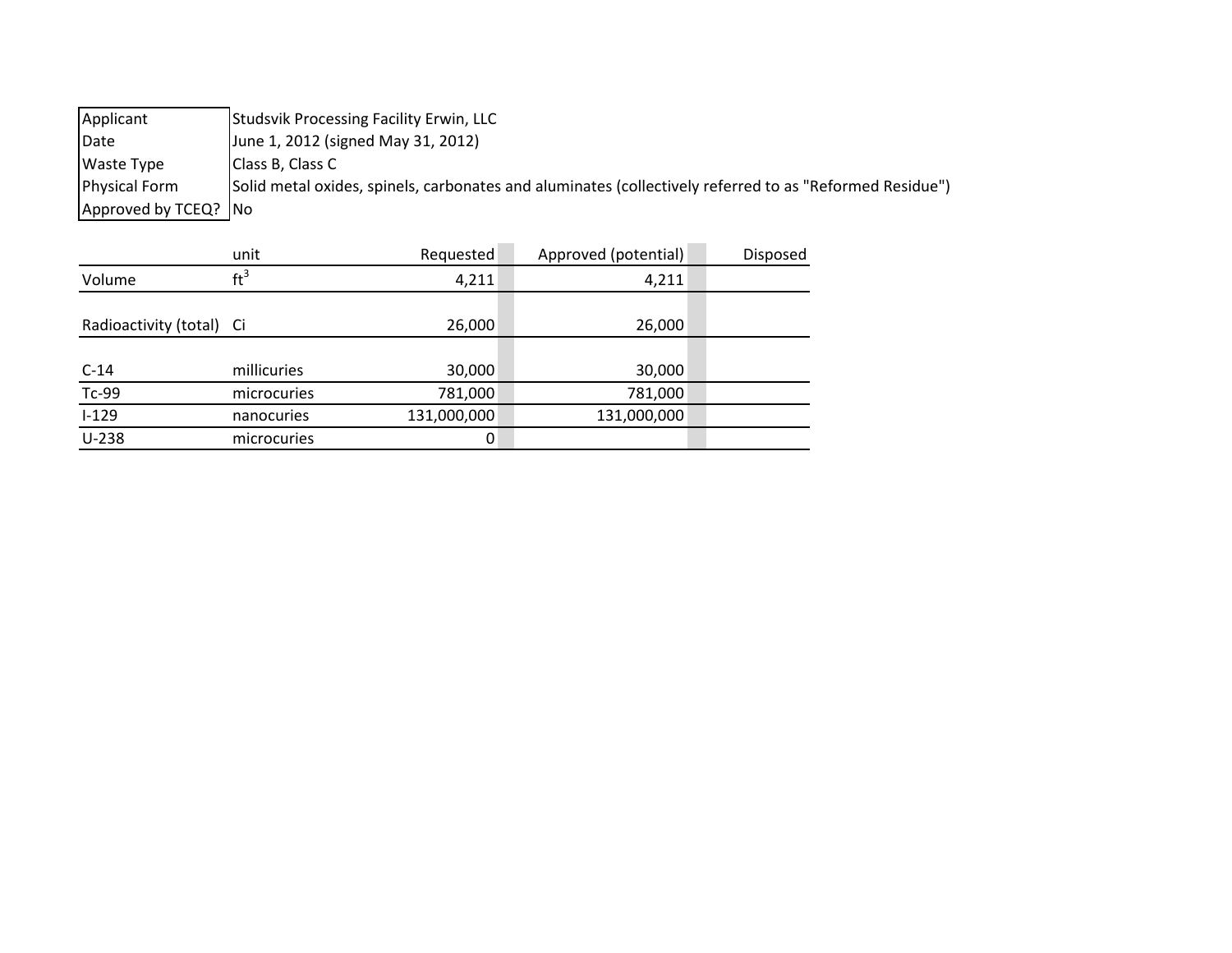Large Generator Totals for 1st Year Import<br>Applicant M/A Applicant N/A<br>Date N/A Date Waste Type N/A Physical Form Approved by TCEQ? N/A

|                       | unit        | Requested   | Limit   | % of Limit | Approved (potential) | Limit   | % of Limit | Disposed | Limit   | % of Limit |
|-----------------------|-------------|-------------|---------|------------|----------------------|---------|------------|----------|---------|------------|
| Volume                |             | 33,951      | 45,000  | 75.45%     | 17,976               | 45,000  | 39.95%     |          | 45,000  | 0.00%      |
|                       |             |             |         |            |                      |         |            |          |         |            |
| Radioactivity (total) | -Ci         | 488.320     | 215,000 | 227.13%    | 214.560              | 215,000 | 99.80%     |          | 215,000 | 0.00%      |
|                       |             |             |         |            |                      |         |            |          |         |            |
| $C-14$                | millicuries | 255,196     | 33,500  | 761.78%    | 53,139               | 33,500  | 158.62%    |          | 33,500  | 0.00%      |
| Tc-99                 | microcuries | 8,663,950   |         |            | 2,595,060            |         |            |          |         |            |
| $1 - 129$             | nanocuries  | 133,220,000 |         |            | 131,905,870          |         |            |          |         |            |
| $U-238$               | microcuries |             |         |            |                      |         |            |          |         |            |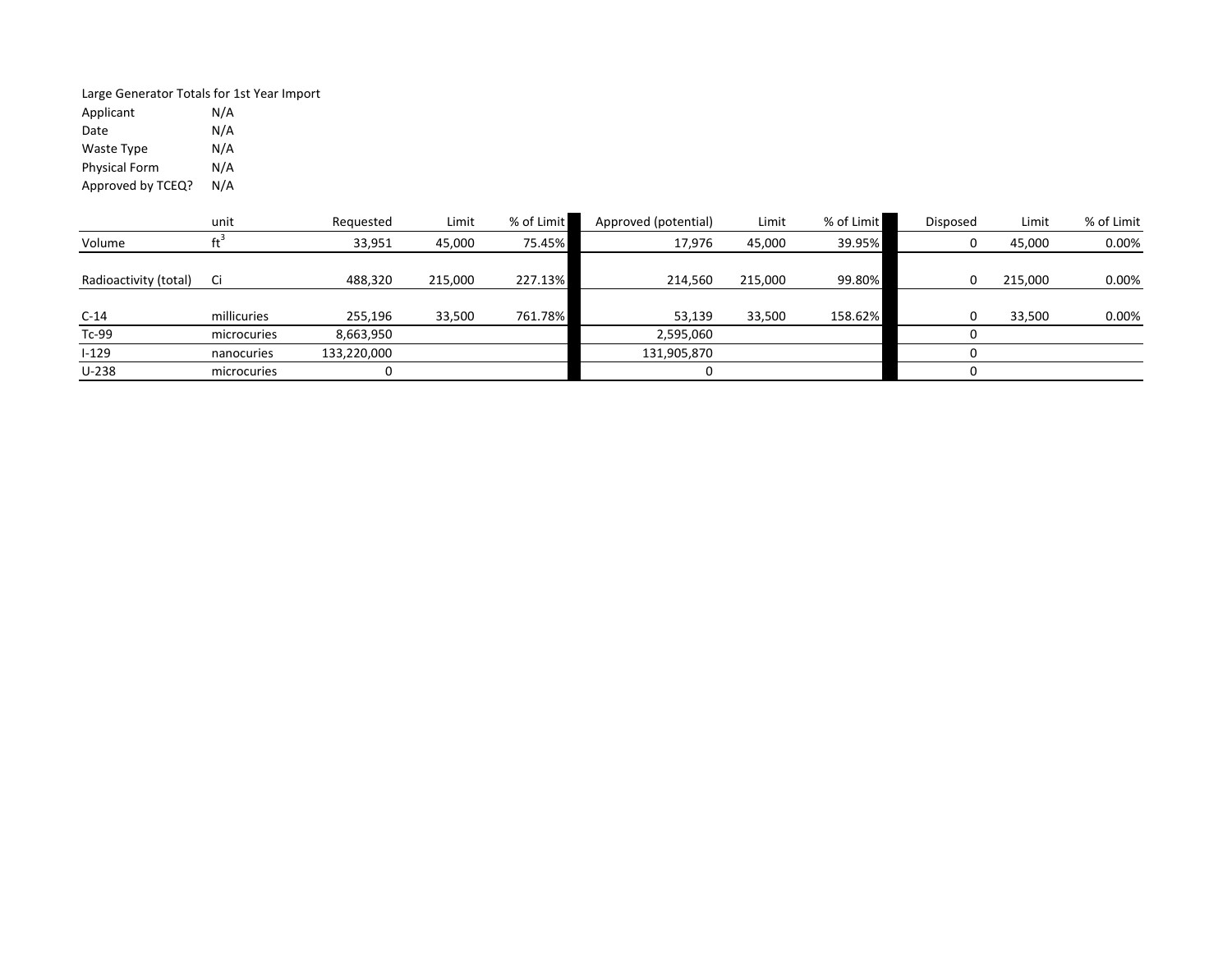Applicant Name | Bionomics, Inc. Date May 10, 2012 (May 2, 2012) Waste Type Class A, Class B, Class C Physical Form Sealed Sources Approved by  $TCEQ$ ? Yes

|                          | unit        | Requested | Approved (potential) | Disposed |
|--------------------------|-------------|-----------|----------------------|----------|
| Volume                   | $ft^3$      | 500       | 500                  |          |
|                          |             |           |                      |          |
| Radioactivity (total) Ci |             | 500       | 500                  |          |
|                          |             |           |                      |          |
| $C-14$                   | millicuries | 100       | 100                  |          |
| $Tc-99$                  | microcuries | 100       | 100                  |          |
| $I-129$                  | nanocuries  | 100,000   | 100,000              |          |
| $U-238$                  | microcuries | 0         |                      |          |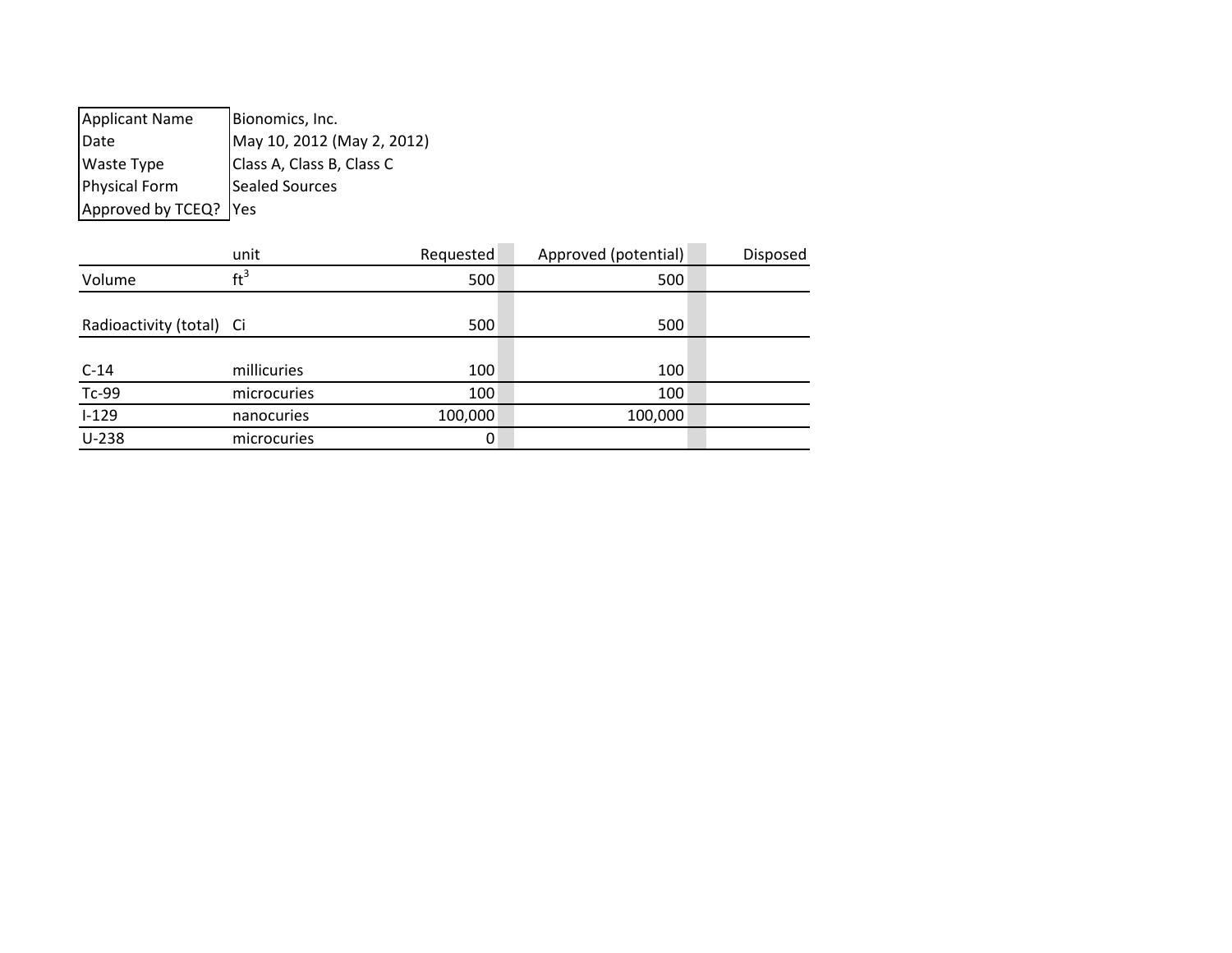Applicant Name Ecology Services, Inc. Date May 10, 2012 (signed May 2, 2012, revised June 4, 2012) Waste Type Class B Physical Form Sealed source (foil) Approved by TCEQ? Yes

|                          | unit            | Requested | Approved (potential) | Disposed |
|--------------------------|-----------------|-----------|----------------------|----------|
| Volume                   | $\mathrm{ft}^3$ | 23        | 23                   |          |
|                          |                 |           |                      |          |
| Radioactivity (total) Ci |                 | 44        | 44                   |          |
|                          |                 |           |                      |          |
| $C-14$                   | millicuries     | 0         | 0                    |          |
| $Tc-99$                  | microcuries     | 0         |                      |          |
| $1 - 129$                | nanocuries      | 0         |                      |          |
| $U-238$                  | microcuries     | 0         |                      |          |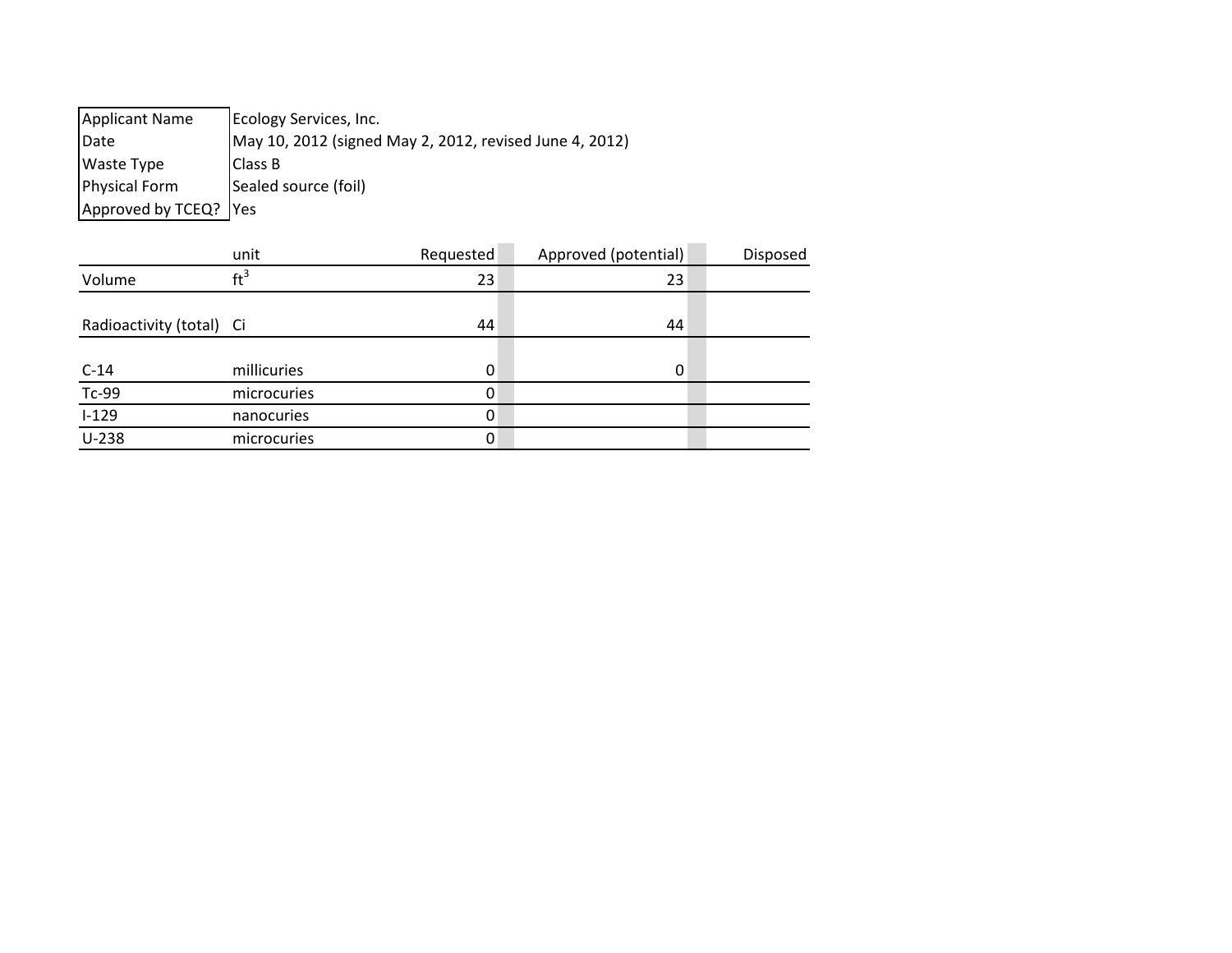| <b>Applicant Name</b>   | Thomas Gray & Associates/Environmental Management & Controls |
|-------------------------|--------------------------------------------------------------|
| Date                    | June 1, 2012 (signed May 1, 2012)                            |
| <b>Waste Type</b>       | Class B, Class C                                             |
| <b>Physical Form</b>    | Sealed Sources                                               |
| Approved by TCEQ?   Yes |                                                              |

|                          | unit            | Requested | Approved (potential) | Disposed |
|--------------------------|-----------------|-----------|----------------------|----------|
| Volume                   | $\mathrm{ft}^3$ | 75        | 75                   |          |
|                          |                 |           |                      |          |
| Radioactivity (total) Ci |                 | 30        | 30                   |          |
|                          |                 |           |                      |          |
| $C-14$                   | millicuries     | 100       | 100                  |          |
| $Tc-99$                  | microcuries     | 50        | 50                   |          |
| $I-129$                  | nanocuries      | 100       | 100                  |          |
| $U-238$                  | microcuries     | 0         |                      |          |